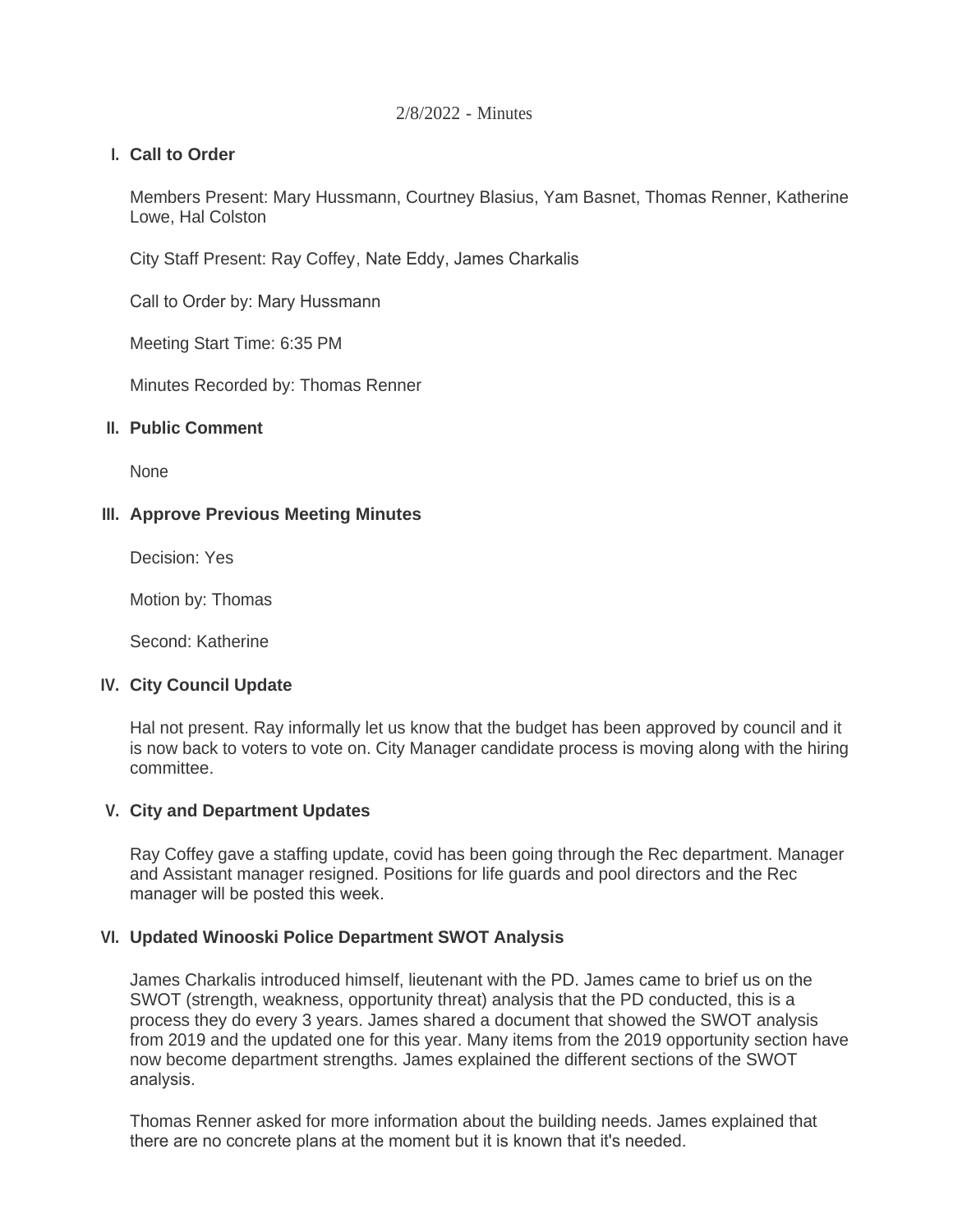Ray Coffey asked about the school resource officer and if that position was involved in these discussions. James said that conversations will open up about the position in 2023, the office would likely be in unmarked clothes and unmarked vehicle.

# **American Rescue Plan Act (ARPA) Funds Discussion VII.**

Ray discussed the feedback on the ARPA fund goals that was suggested last meeting. He presented to the commission the goals that got multiple votes from the committee. Hal let us know that today the VT house passed the childcare tax credit bill which is of interest to the committee as childcare is a top concern. Ray let us know that the finance commission is also discussing the ARPA funds. And a memo was circulated from city staff, Ray posed the questions in the memo to us, the intent of finding out what the public felt during the pandemic is to assure the funds are being used well: What are some of the biggest challenges you've had since the pandemic began?

- Thomas, lost one job due to the company going under due to the pandemic, an income loss occurred. And Thomas wonders, how many other people were in a situation where they lost a job and then ended up struggling with rent or food.

- Mary bored, frustrated. Her avenues of social life completely withdrew. Mary knows that any people are looking for things to do again, she noted that people even miss Bingo being in town. The pandemic continues to impede on peoples access to the community. Hal, would like to echo what Mary said, people are feeling so unconnected and he feels that is not normal and that it impacts our mental health. We need to do more to help with peoples mental health.

Yam, his son had to stay home due to school closed and not able to do anything, his son didn't have much to do besides sitting in front of the screen. Yam and his wife also were furloughed and that impacted his physical health as well as having concerns with rent. Courtney, COVID has really impacted the socializing as well as housing and getting out to exercise.

Katherine, echoing a lot of what other people have said. A lot of struggles with mental health and anxiety.

Ray, noted the burden on parents when the kids were really very locked up. What are the challenges you faced here in Winooski before the pandemic began?

Thomas, no challenges that I felt but many families benefitted from the child tax credit, the money enabled them to stretch food budgets, allow their kids to join activities with a cost.

Ray, continuing to move forward with the diversification of the work force and with elected and appointed seats What are some things that may have helped so far?

Mary, Winooski Mutual Aid has really upped their game the past couple of years. The food program with everybody eats was really beneficial to all.

Ray, tax credit was really helpful as a parent.

Hal, we can't assume that people know and understand the resources that exist. Ray thanked all for their appreciation to share, the more voices involved in this process the better.

#### **Adjourn VIII.**

Motion by: Courtney